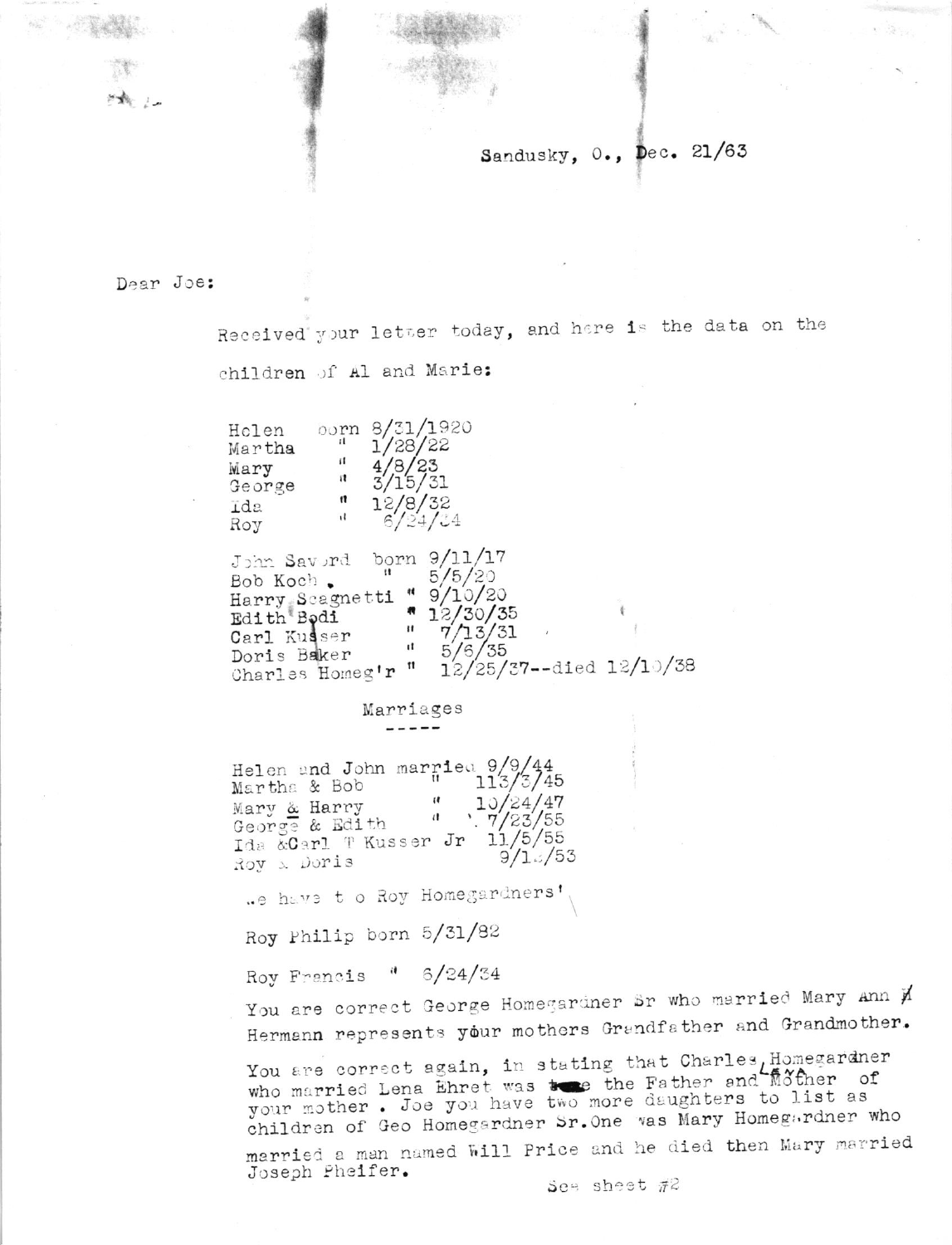### sheat #2

 $\overline{\P}$  , where  $\overline{\P}$ 

Mary Homegardner and .111 Price had one son named George Price and he aied in Cleveland. George Price was married to a Minnie Schrenk. They had one son "enneth. He disappeared and his whereabouts are unknown. Minnie schrenk also died. . The second daughter was idella who died in infancy. Idella of course would be a sister of aunt Martha and aunt Kate.

Here is another record: Mary Homegardner another sister of Auny Martha and aunt Kate had the following children;

Arthur Pheifer deceased, and was not married Edwin Pheifer, married Elizabeth Goretzki Catherine Logan  $\mathcal{U}% _{t}\left( t\right) \equiv\mathcal{U}_{t}\left( t\right) ,$ Elmer Pheifer.  $\mathbf{1}$  if Wm Johannsen Edna Pheifer

The wieber family had three children, Ralph-George and a sister and I think her name was Clara. Mayoe in your mothers records you can check this girl's name. Aunt Kate Thomas had five brothers.

Charles. the father of your mother

George, my father,

John, young man who died unmarried age 21 Frank, never married died in the thirties Edward, married to a girl named Callan. They never had any children that lived.

You had better check with Genevieve Scheid who lives in Chicago Heights about the Hauck family. Tork up what you can get out of this mixed up dope I am giving you, then write me again for any of the missing links you need to tie in.

its a big relation if you check further for babies that came in the last 25 years.